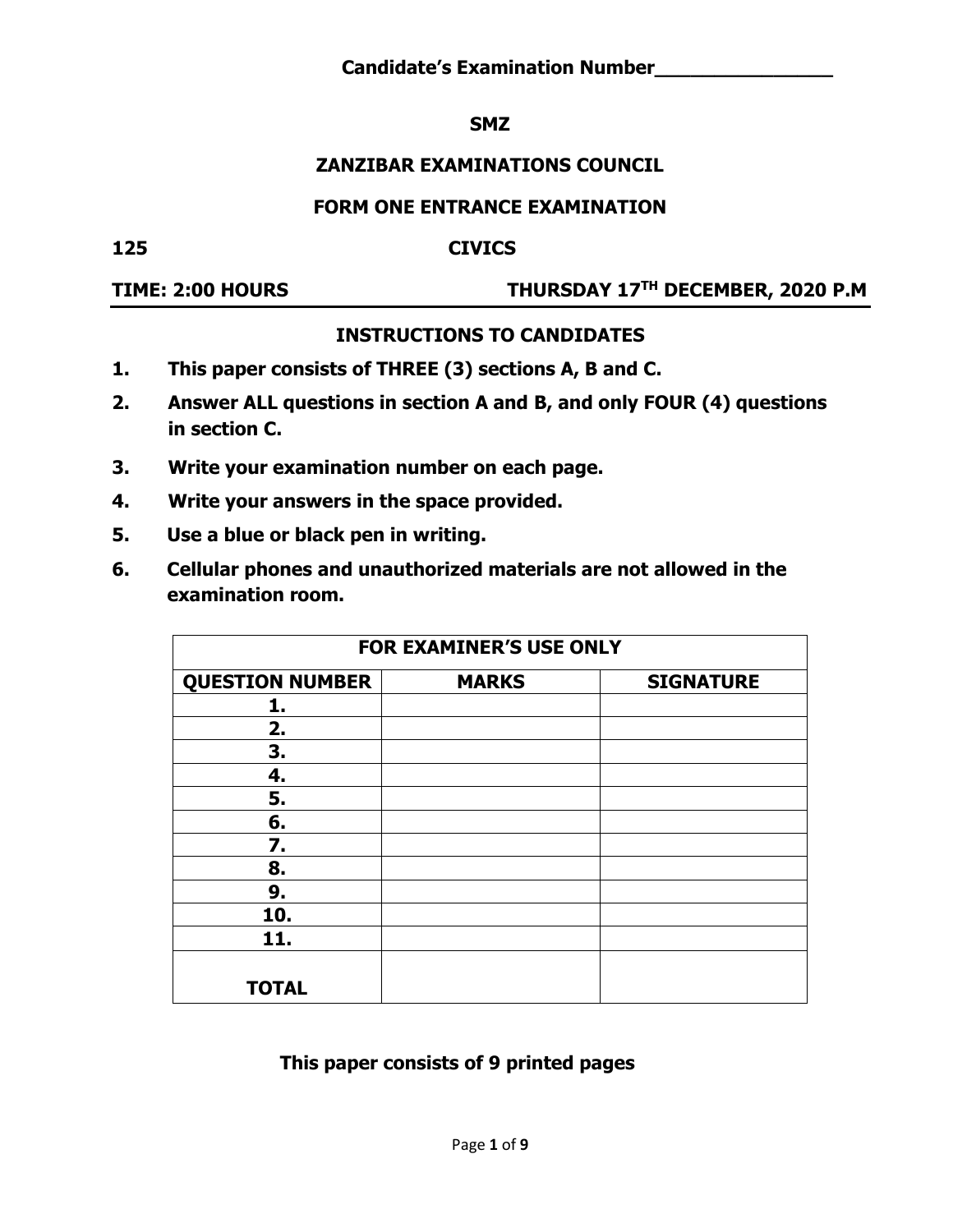# **SECTION A: (20 Marks)**

# **Answer ALL questions in this section.**

| 1. |      |          | Choose the correct answer and write its letter in the table below. |    |            |          |    |                                        |    |            |
|----|------|----------|--------------------------------------------------------------------|----|------------|----------|----|----------------------------------------|----|------------|
|    | i)   |          | One among the principles of good governance is                     |    |            |          |    |                                        |    |            |
|    |      | А:<br>C: | <b>Bureaucracy</b><br>Equality                                     |    |            | B:<br>D: |    | Globalization<br>Autocratic leadership |    |            |
|    | ii)  |          | The following are the advantages of a multi-party system except    |    |            |          |    |                                        |    |            |
|    |      | А:       | Freedom of opinion                                                 |    |            |          |    |                                        |    |            |
|    |      | B:       | Freedom of citizens to participate in politics                     |    |            |          |    |                                        |    |            |
|    |      | C:       | Freedom of using force in making decision                          |    |            |          |    |                                        |    |            |
|    |      | D:       | Accountability of the Government                                   |    |            |          |    |                                        |    |            |
|    | iii) |          | The United Nation agency which deals with financial matters is     |    |            |          |    |                                        |    |            |
|    |      | А:       | <b>UNICEF</b>                                                      | B: | <b>WHO</b> | C:       |    | <b>ILO</b>                             | D: | <b>IMF</b> |
|    | iv)  |          | Free education in Zanzibar was officially declared in              |    |            |          |    |                                        |    |            |
|    |      | А:       | 1960                                                               | B: | 1964       |          | C: | 1962                                   | D: | 1973       |
|    | V)   |          | The first members of East African Community are                    |    |            |          |    |                                        |    |            |
|    |      | А:       | Kenya, Uganda, Somalia                                             |    |            |          |    |                                        |    |            |
|    |      | B:       | Somalia, Uganda, Tanzania                                          |    |            |          |    |                                        |    |            |
|    |      | C:       | Kenya, Uganda, Tanzania                                            |    |            |          |    |                                        |    |            |
|    |      | D:       | Burundi, Rwanda, Sudan                                             |    |            |          |    |                                        |    |            |
|    | vi)  |          | One among the symptoms of HIV/AIDS is                              |    |            |          |    |                                        |    |            |
|    |      | А:       | Decreasing of body weight                                          |    |            |          | B: | Laziness at work                       |    |            |
|    |      | C:       | Increasing of body immunity                                        |    |            |          | D: | Interest of doing work                 |    |            |
|    | vii) |          | The following are the functions of the Judiciary except            |    |            |          |    |                                        |    |            |
|    |      | А:       | Interpreting the law                                               |    |            | B:       |    | Making laws                            |    |            |
|    |      | C:       | Resolving conflicts                                                |    |            | D:       |    | Providing justice                      |    |            |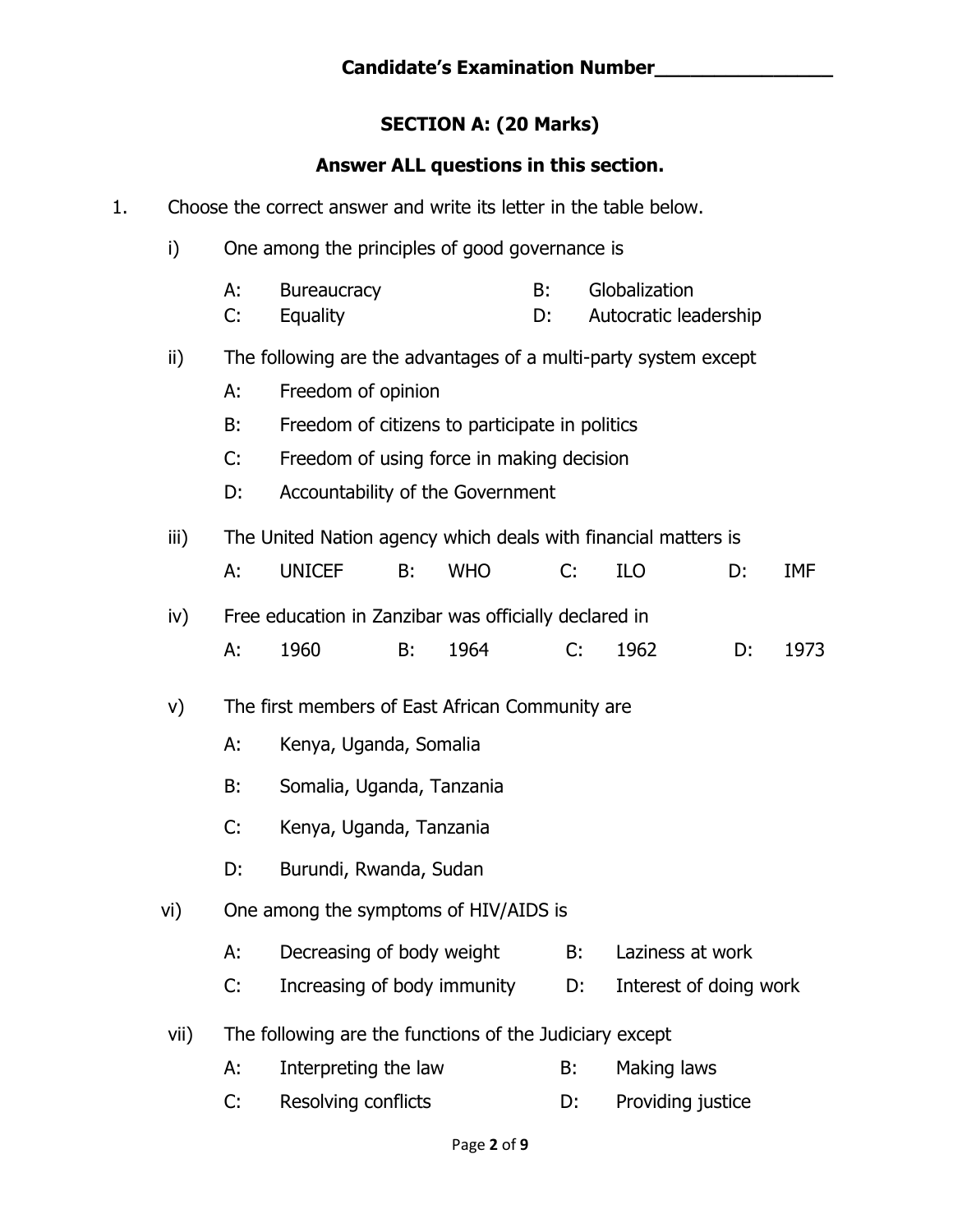## **Candidate's Examination Number\_\_\_\_\_\_\_\_\_\_\_\_\_\_\_**

viii) The institution of anti-corruption in Zanzibar is

A: ZSSF B: ZSTC C: ZURA D: ZAECA

- ix) The concept of democracy manifests itself in one of the following situations
	- A: People's participation in election
	- B: Taking law into our own hands
	- C: To provide reliefs to those who qualify
	- D: People's involvement in economic destruction
- x) The following are the objectives of the Southern African Development Community except
	- A: Strengthening the uses of Kiswahili language
	- B: Promoting and increasing employment
	- C: Strengthening communication
	- D: Strengthening international cooperation

#### **ANSWERS**

|  | $\cdots$<br>ш<br> | $\mathsf{N}$ |  | vii | viii |  |
|--|-------------------|--------------|--|-----|------|--|
|  |                   |              |  |     |      |  |

- 2. Write **TRUE** if the statement is correct or **FALSE** if the statement is incorrect in the table below.
	- i) The process of making decisions, laws and regulations of a country is one among the principles of good governance.
	- ii) Tanzania has four (4) types of constitutions.
	- iii) Every Zanzibarian who reaches the age of seventeen (17) has a right of voting.
	- iv) Tanzania has achieved economic success by attracting investors through United Nation.
	- v) The Minister of Education and Vocational Training Zanzibar is honorable Riziki Pembe Juma.
	- vi) The East African Community is made up of five (5) countries.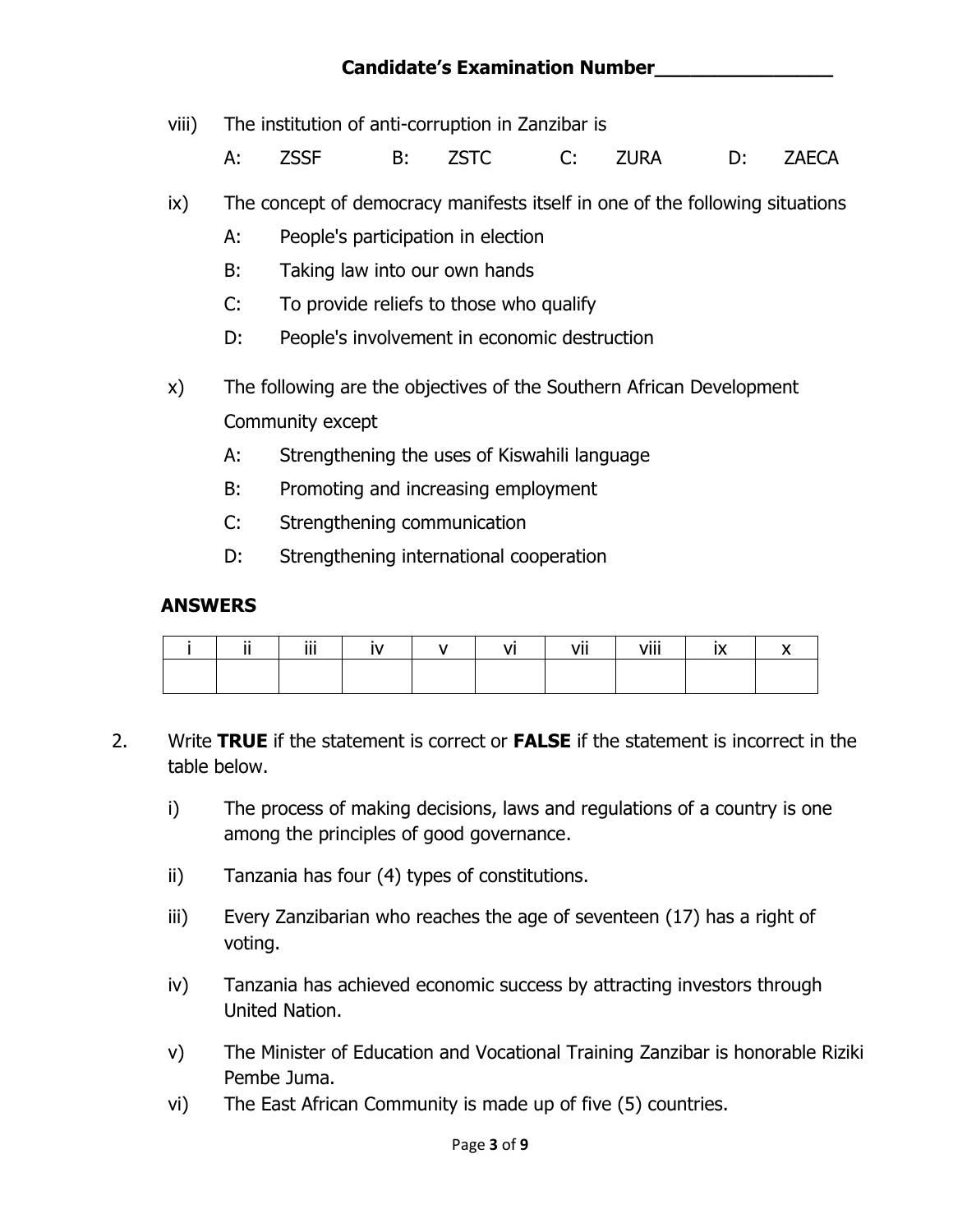- vii) The National flag of Zanzibar has six (6) colors.
- viii) The Zanzibar revolution took place in 1964.
- ix) The councilor is elected by the votes of people.
- x) United Nation has helped many Africans' countries to attain their independence.

#### **ANSWERS**

|  | iii |  | vii | viii | $\sim$ |  |
|--|-----|--|-----|------|--------|--|
|  |     |  |     |      |        |  |

## **SECTION B: (40 Marks)**

### **Answer ALL the questions in this section.**

3. Choose the correct answers in **List B** which are corresponding with the statements of **List A**. Write the letter of the correct answer in the table below.

|     | <b>LIST A</b>              |    | <b>LIST B</b>                      |
|-----|----------------------------|----|------------------------------------|
| i.  | The responsibility of KMKM |    | A: Has three (3) districts         |
| ii. | Micheweni District         |    | B: The enemy of justice            |
|     | iii. Urban West Region     |    | C: Wisdom in judgment              |
|     | iv. Poverty and ignorance  |    | D: North Region Pemba              |
| v.  | Avoiding conflicts         |    | E: Protecting citizens' properties |
|     |                            |    | F: South Region Pemba              |
|     |                            | G: | Has two (2) districts              |
|     |                            |    | H: The enemy of development        |
|     |                            | I: | To control smuggling               |

#### **ANSWERS**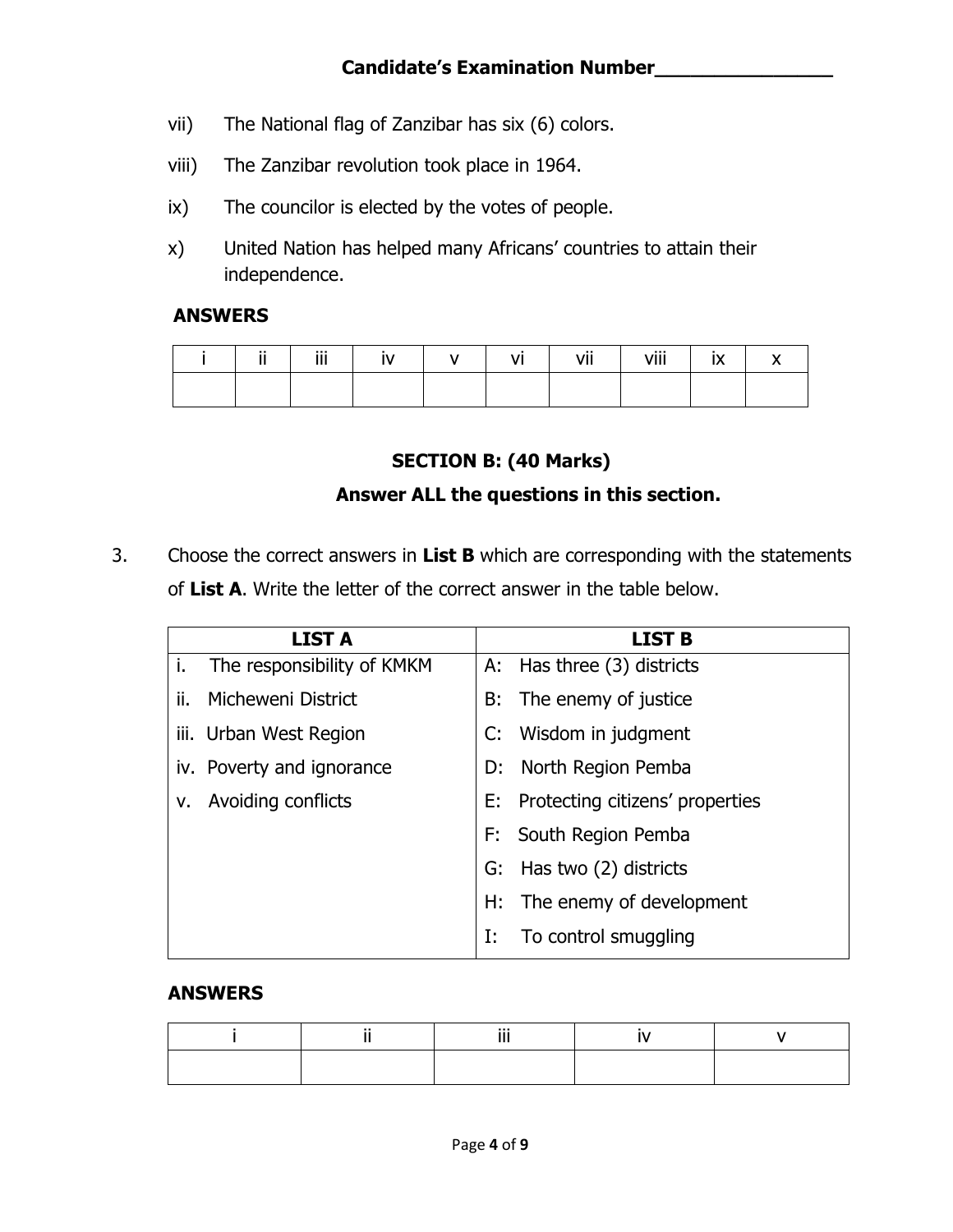- 4. Fill in the blanks by using the words given in brackets.
	- a. African Union was established on 25/05/1963 in \_\_\_\_\_\_\_\_\_\_\_\_\_\_\_\_\_\_\_\_\_\_\_\_.
	- b. Multiparty system in Tanzania was introduced in  $\blacksquare$
	- c. The current constitution of the United Republic of Tanzania states that the government of Tanzania is democratic and \_\_\_\_\_\_\_\_\_\_\_\_\_\_\_\_\_\_\_\_\_\_\_\_\_\_\_.
	- d. The Commonwealth was established in \_\_\_\_\_\_\_\_\_\_\_\_\_\_\_\_\_\_\_\_\_\_\_\_\_\_\_\_\_\_\_\_\_.
	- e. The headquarter of the East African Community is \_\_\_\_\_\_\_\_\_\_\_\_\_\_\_\_\_\_\_\_\_.

# **( Tanzania, socialism, 1931 , Ethiopia, 1992 )**

\_\_\_\_\_\_\_\_\_\_\_\_\_\_\_\_\_\_\_\_\_\_\_\_\_\_\_\_\_\_\_\_\_\_\_\_\_\_\_\_\_\_\_\_\_\_\_\_\_\_\_\_\_\_\_\_\_\_\_\_\_\_\_

\_\_\_\_\_\_\_\_\_\_\_\_\_\_\_\_\_\_\_\_\_\_\_\_\_\_\_\_\_\_\_\_\_\_\_\_\_\_\_\_\_\_\_\_\_\_\_\_\_\_\_\_\_\_\_\_\_\_\_\_\_\_\_

\_\_\_\_\_\_\_\_\_\_\_\_\_\_\_\_\_\_\_\_\_\_\_\_\_\_\_\_\_\_\_\_\_\_\_\_\_\_\_\_\_\_\_\_\_\_\_\_\_\_\_\_\_\_\_\_\_\_\_\_\_\_\_

\_\_\_\_\_\_\_\_\_\_\_\_\_\_\_\_\_\_\_\_\_\_\_\_\_\_\_\_\_\_\_\_\_\_\_\_\_\_\_\_\_\_\_\_\_\_\_\_\_\_\_\_\_\_\_\_\_\_\_\_\_\_\_

\_\_\_\_\_\_\_\_\_\_\_\_\_\_\_\_\_\_\_\_\_\_\_\_\_\_\_\_\_\_\_\_\_\_\_\_\_\_\_\_\_\_\_\_\_\_\_\_\_\_\_\_\_\_\_\_\_\_\_\_\_\_\_

\_\_\_\_\_\_\_\_\_\_\_\_\_\_\_\_\_\_\_\_\_\_\_\_\_\_\_\_\_\_\_\_\_\_\_\_\_\_\_\_\_\_\_\_\_\_\_\_\_\_\_\_\_\_\_\_\_\_\_\_\_\_\_

\_\_\_\_\_\_\_\_\_\_\_\_\_\_\_\_\_\_\_\_\_\_\_\_\_\_\_\_\_\_\_\_\_\_\_\_\_\_\_\_\_\_\_\_\_\_\_\_\_\_\_\_\_\_\_\_\_\_\_\_\_\_\_

\_\_\_\_\_\_\_\_\_\_\_\_\_\_\_\_\_\_\_\_\_\_\_\_\_\_\_\_\_\_\_\_\_\_\_\_\_\_\_\_\_\_\_\_\_\_\_\_\_\_\_\_\_\_\_\_\_\_\_\_\_\_\_

\_\_\_\_\_\_\_\_\_\_\_\_\_\_\_\_\_\_\_\_\_\_\_\_\_\_\_\_\_\_\_\_\_\_\_\_\_\_\_\_\_\_\_\_\_\_\_\_\_\_\_\_\_\_\_\_\_\_\_\_\_\_\_

\_\_\_\_\_\_\_\_\_\_\_\_\_\_\_\_\_\_\_\_\_\_\_\_\_\_\_\_\_\_\_\_\_\_\_\_\_\_\_\_\_\_\_\_\_\_\_\_\_\_\_\_\_\_\_\_\_\_\_\_\_\_\_

\_\_\_\_\_\_\_\_\_\_\_\_\_\_\_\_\_\_\_\_\_\_\_\_\_\_\_\_\_\_\_\_\_\_\_\_\_\_\_\_\_\_\_\_\_\_\_\_\_\_\_\_\_\_\_\_\_\_\_\_\_\_\_

\_\_\_\_\_\_\_\_\_\_\_\_\_\_\_\_\_\_\_\_\_\_\_\_\_\_\_\_\_\_\_\_\_\_\_\_\_\_\_\_\_\_\_\_\_\_\_\_\_\_\_\_\_\_\_\_\_\_\_\_\_\_\_

\_\_\_\_\_\_\_\_\_\_\_\_\_\_\_\_\_\_\_\_\_\_\_\_\_\_\_\_\_\_\_\_\_\_\_\_\_\_\_\_\_\_\_\_\_\_\_\_\_\_\_\_\_\_\_\_\_\_\_\_\_\_\_

\_\_\_\_\_\_\_\_\_\_\_\_\_\_\_\_\_\_\_\_\_\_\_\_\_\_\_\_\_\_\_\_\_\_\_\_\_\_\_\_\_\_\_\_\_\_\_\_\_\_\_\_\_\_\_\_\_\_\_\_\_\_\_

- 5. Answer the following questions in short form.
	- a. Mention two (2) major types of democracy.
	- b. Briefly explain how unemployment puts the youths in drugs.

c. Distinguish between green and blue colour in the National flag.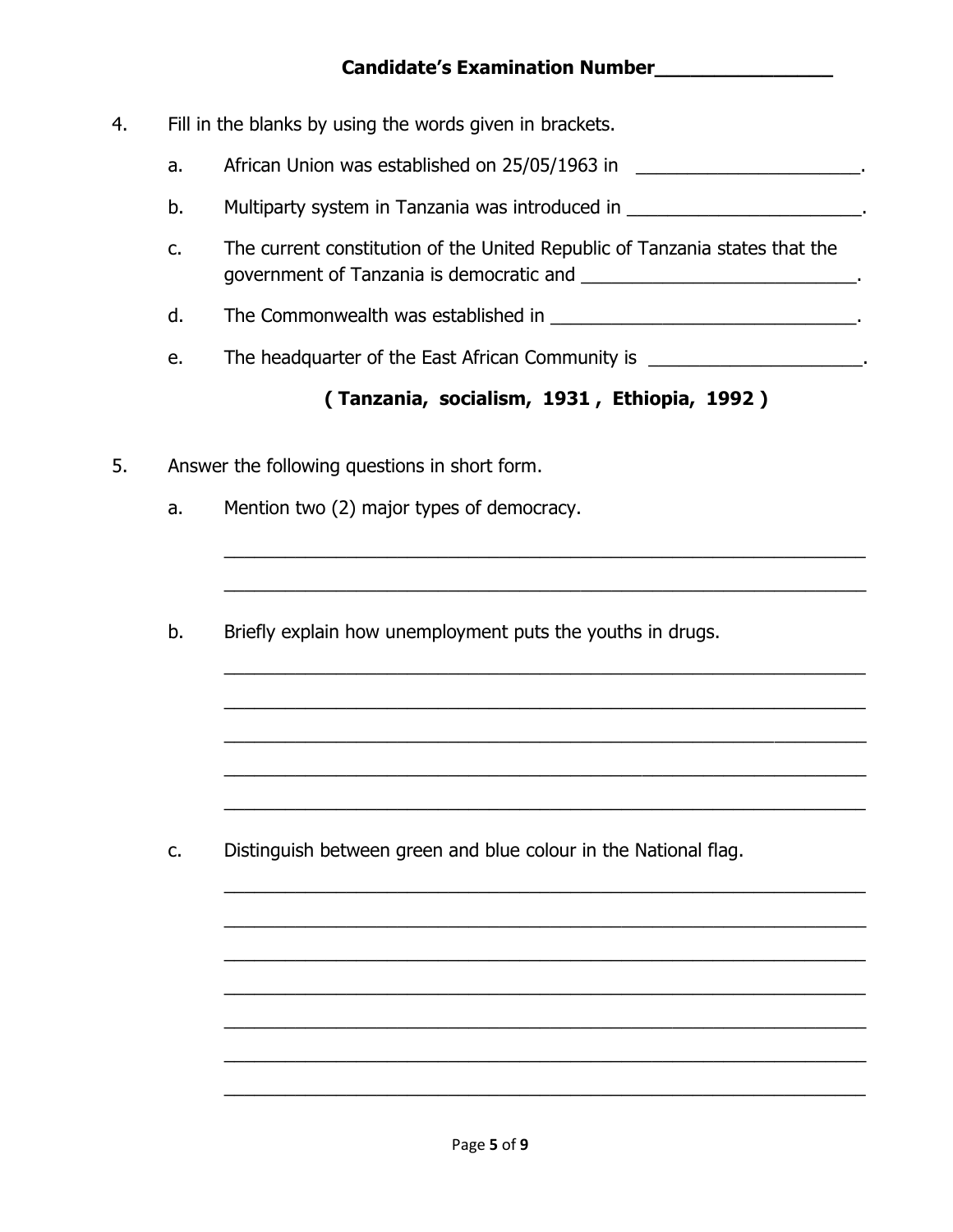# Candidate's Examination Number

Identify two (2) benefits of the Commonwealth for Tanzania. d.

What do you understand by the term sexual harassment? e.

# **SECTION C: (40 marks)**

## Answer FOUR (4) questions in this section.

Analyze how globalization affects Swahili language in Tanzania. 6.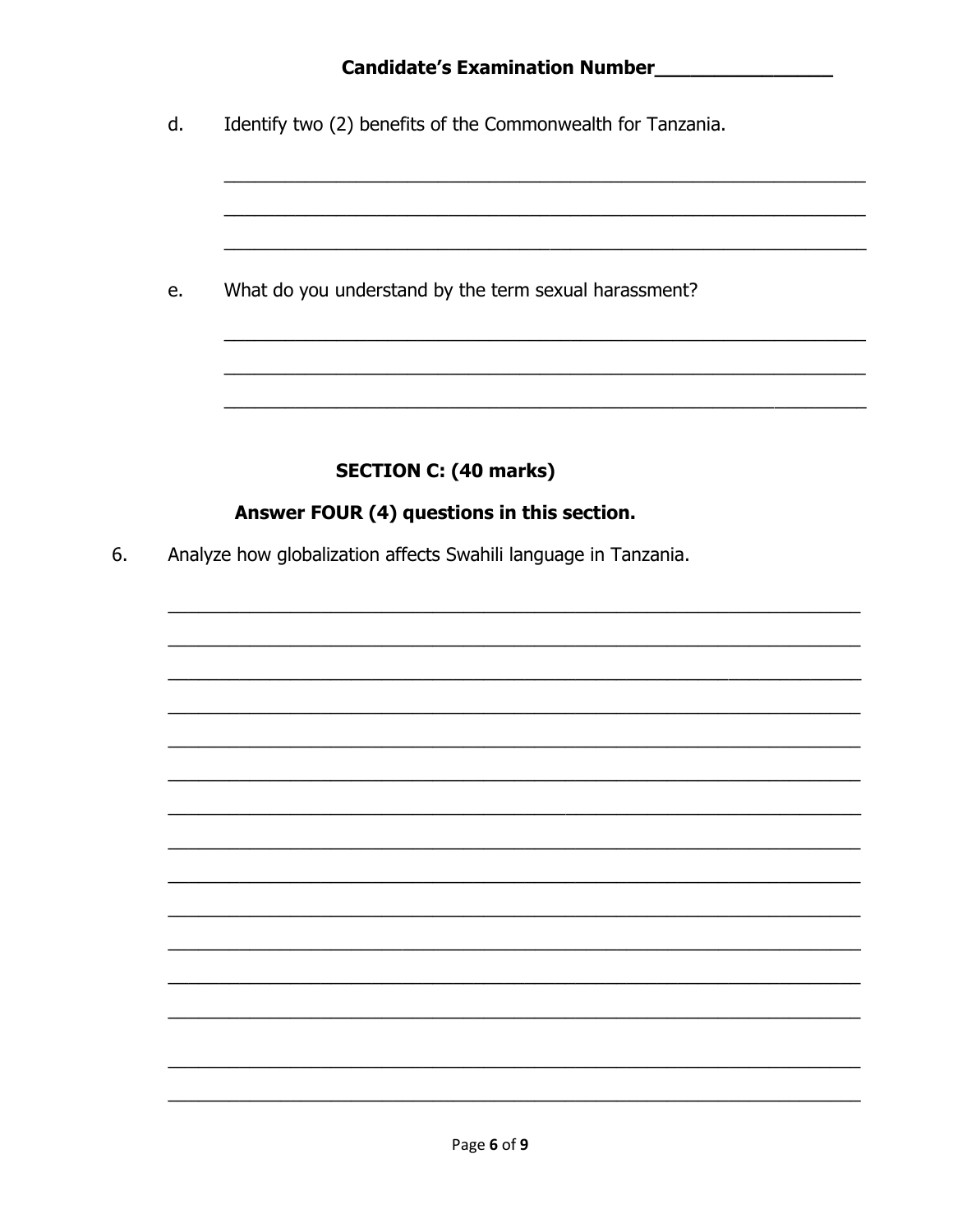Describe five (5) specific functions of the Revolutionary Council.  $7.$ 



8. Explain five (5) qualifications that lead a person to be selected as a member of the House of Representatives.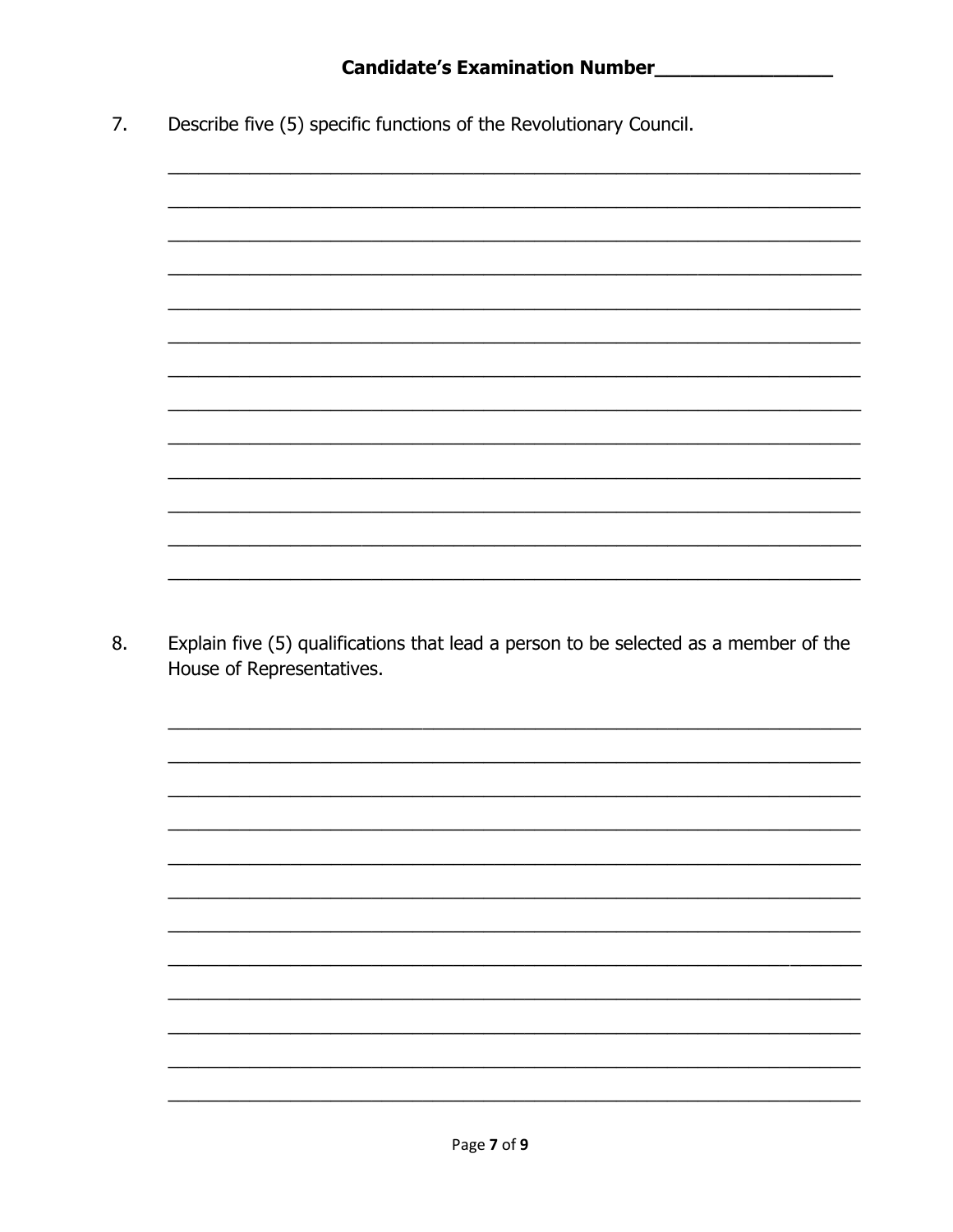Describe three (3) groups of human rights. 9.

 $10.$ 

| Explain four (4) reasons for having safety and security in family. |
|--------------------------------------------------------------------|
|                                                                    |
|                                                                    |
|                                                                    |
|                                                                    |
|                                                                    |
|                                                                    |
|                                                                    |
|                                                                    |
|                                                                    |
|                                                                    |
|                                                                    |
|                                                                    |
|                                                                    |
|                                                                    |
|                                                                    |
|                                                                    |
|                                                                    |
|                                                                    |
|                                                                    |
|                                                                    |
|                                                                    |
|                                                                    |
|                                                                    |
|                                                                    |
|                                                                    |
|                                                                    |
|                                                                    |
|                                                                    |
|                                                                    |
|                                                                    |
|                                                                    |
|                                                                    |
|                                                                    |
|                                                                    |
|                                                                    |
|                                                                    |
|                                                                    |
|                                                                    |
|                                                                    |